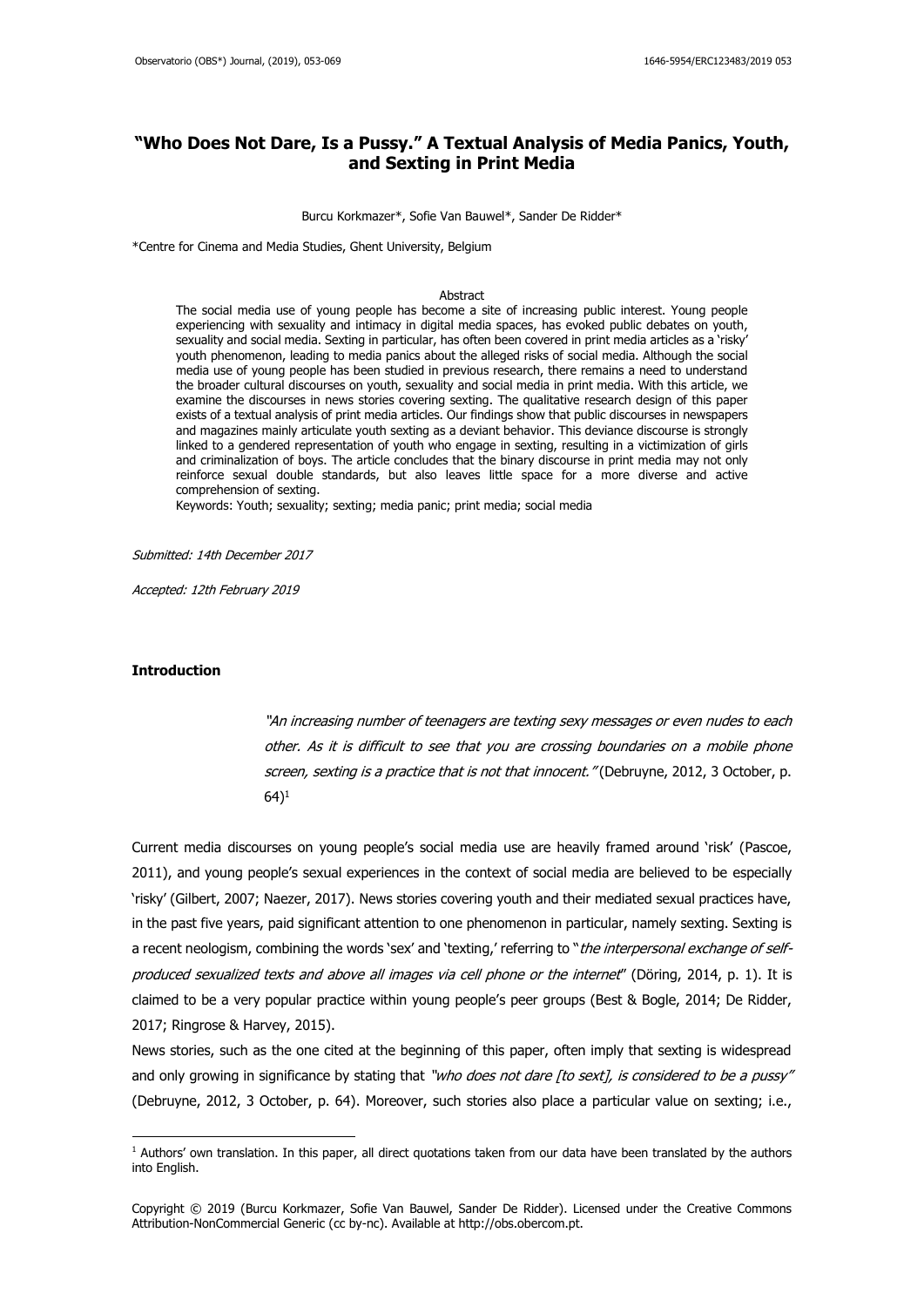sexting is oftentimes framed as *dangerous* and therefore *inappropriate* sexual behavior (Best & Bogle, 2014). As such, news coverage in media may reinforce the message that young people are making bad decisions when it comes to their sexual experiences via social media. The combination of youth, sexuality, and social media is being represented, and thus is perceived, as a 'dangerous mix'. Such discourses may lead to moral panics about the alleged risks of the internet for young people (Pascoe, 2011). This paper argues that it is crucial to inquire into news media discourses on youth, sexuality, and social media in order to comprehend meanings related to young people's heavily mediated digital lives. As Livingstone, Mascheroni, and Staksrud (2015) argued, social norms and values on young people's social media uses cannot be separated from media representations. Mass media, including print media, are constructing norms and values on 'childhood,' 'good parenting,' 'the nature of risk,' and 'sexuality.' Media representations are abundant in culture and society, and therefore construct what it means for young people to 'sext' (De Ridder, 2017).

The role of media representations have only rarely been studied (Hasinoff, 2013). Most research has focused on young people's uses of social media. These studies analyzed youth's social media uses from feminist and queer theory perspectives (Attwood, 2011; De Ridder & Van Bauwel, 2013; Gill, 2007; Ringrose, 2011), but also from psychological (Cedillo & Ocampo, 2016; Etgar & Amichai-Hamburger, 2017) and youth studies perspectives (Bauermeister, 2013; Levine, 2013). Although these studies have been contributing greatly to our understanding of young people's social media uses and sexuality, there is need for understanding the broader cultural discourses in print media's representations of youth, sexuality and social media.

This paper aims to explore dominant discourses in print media on youth sexuality and social media by specifically examining youth sexting. We will use Döring's (2014) conceptualization, which argues that sexting has been framed by academics as either deviant or normal behavior. With this conceptual framework in mind we will conduct a textual analysis on the print media articles. We will analyze the dominant discourses on sexting and pay particular attention to how this discourse is gendered, while remaining attentive to how the agency of young people is discussed. As previous research has argued, focusing on agency is crucial, as young people are usually framed as passive victims (Angelides, 2013; Thiel-Stern, 2009), thereby stigmatizing those who are sexting (De Ridder, 2017). This paper draws on a textual analysis of news articles published in newspapers and magazines in Flanders (Northern Belgium) between 1 January 2009 and 31 December 2016.

### **Social Media, Youth, and Media Panics**

Social media play an important role in the everyday lives of young people. Online communication via digital media has become a way of connecting with peers, which is leading to young people's public as well as private experiences being expressed via digital media platforms (Gabriel, 2014; Osgerby, 2004). Through these channels, they represent themselves, make moral decisions, and negotiate their identities, friendships, and sexuality. As Gabriel (2014) states, social media present young people with new possibilities for expression, social relations, and identity performance. Following this, the social media use of youngsters has become a site of increasing public interest. However, as research has shown, public discourses are rarely discussing the opportunities presented by social media, and are generally focusing on the associated risks instead (Gilbert, 2007; Ringrose, 2011; Albury, Crawford & Byron, 2013).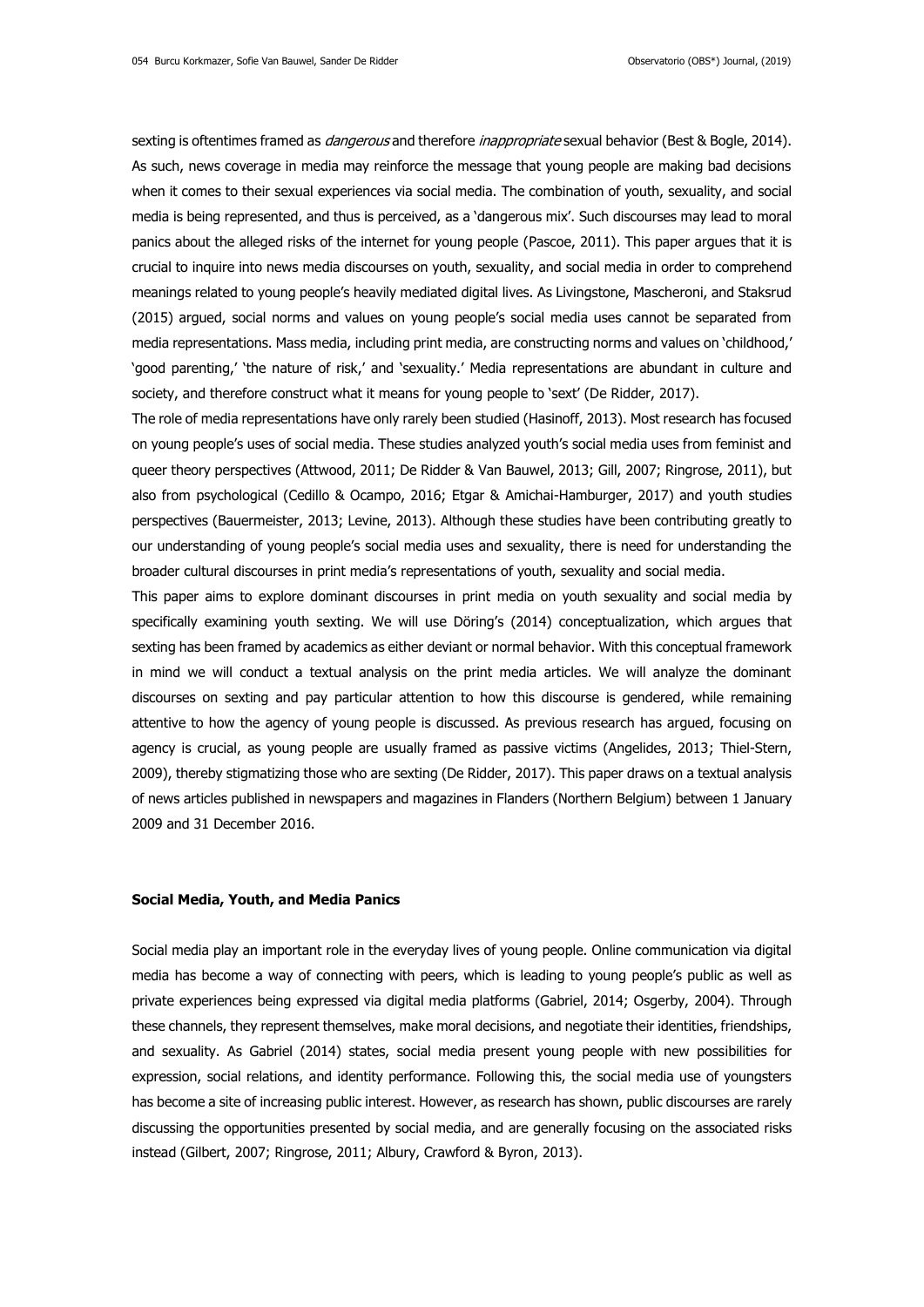News stories express concern about the potential harm that social media might cause to young people, especially to young girls (Buckingham & Jensen, 2012; Ringrose, 2011). Girls' social media practices are usually central to the discursively constructed panic in the media (Dobson, 2015). Such discourses are known for victimizing young girls as passive subjects, therefore making them blame-worthy social media users (Thiel-Stern, 2009). This not only fuels parental concern, but also reinforces the message that social media and youth sexuality are a dangerous mix (Pascoe, 2011). As Goggin states (2010, p. 128), "societal concerns and anxieties over mobile media can quickly turn into panics". This panic-driven discourse can be seen as a symptom of a broader moral panic that has emerged in recent years regarding social media and youth sexuality. A moral panic is defined by Cohen (1972) as follows:

> Societies appear to be subject, every now and then, to periods of moral panic. A condition, episode, person or group of persons emerges to become defined as a threat to societal values and interests; its nature is presented in a stylized and stereotypical fashion by the mass media; the moral barricades are manned by editors, bishops, politicians and other right-thinking people; socially accredited experts pronounce their diagnoses and solutions; ways of coping are evolved or (more often) resorted to; the condition then disappears, submerges or deteriorates and becomes more visible. (Cohen, 1972, p. 1)

Following this definition, we can state that there is a moral panic about the supposed threats of social media to the well-being of young people. Moreover, this moral panic has resulted in a media panic as the fear of social media is being channeled through mass media.

Hence, media themselves are the subject of the current moral panic, generating what Drotner (1992) describes as a 'media panic,' meaning that media are both the subject and the source of the debate (Krijnen & Van Bauwel, 2015; Lim, 2013). According to Critcher (2003), media panics rework the theme of the innocent corrupted by culture, in this case the corruption of childhood innocence by social media; and the panic in public debates about youth and social media is actually about broader societal anxieties, in this case the concerns that come along with technological innovations such as the internet (Buckingham & Jensen, 2012). However, technological innovations such as the internet are now integral elements of contemporary youth cultures, in which online and offline lives are intertwined. They play a crucial role in processes of identity development, including sexual communication and exploration (Pascoe, 2011).

# **Sexting: Deviant or Normal Youth Behavior?**

Although sexual curiosity is a natural feature of adolescent sexual development, adults find it difficult to give meaning to new forms of sexual expression within contemporary youth cultures (Best & Bogle, 2014). Youth cultures in Western societies are especially characterized by increasing digitalization; new media technologies such as smartphones are now an essential part of a youth's everyday life. They provide access to social media platforms on which young people can be active and online at every moment of the day (Mediaraven & LINC, 2016). Popular applications, such as Facebook and Snapchat, offer young people new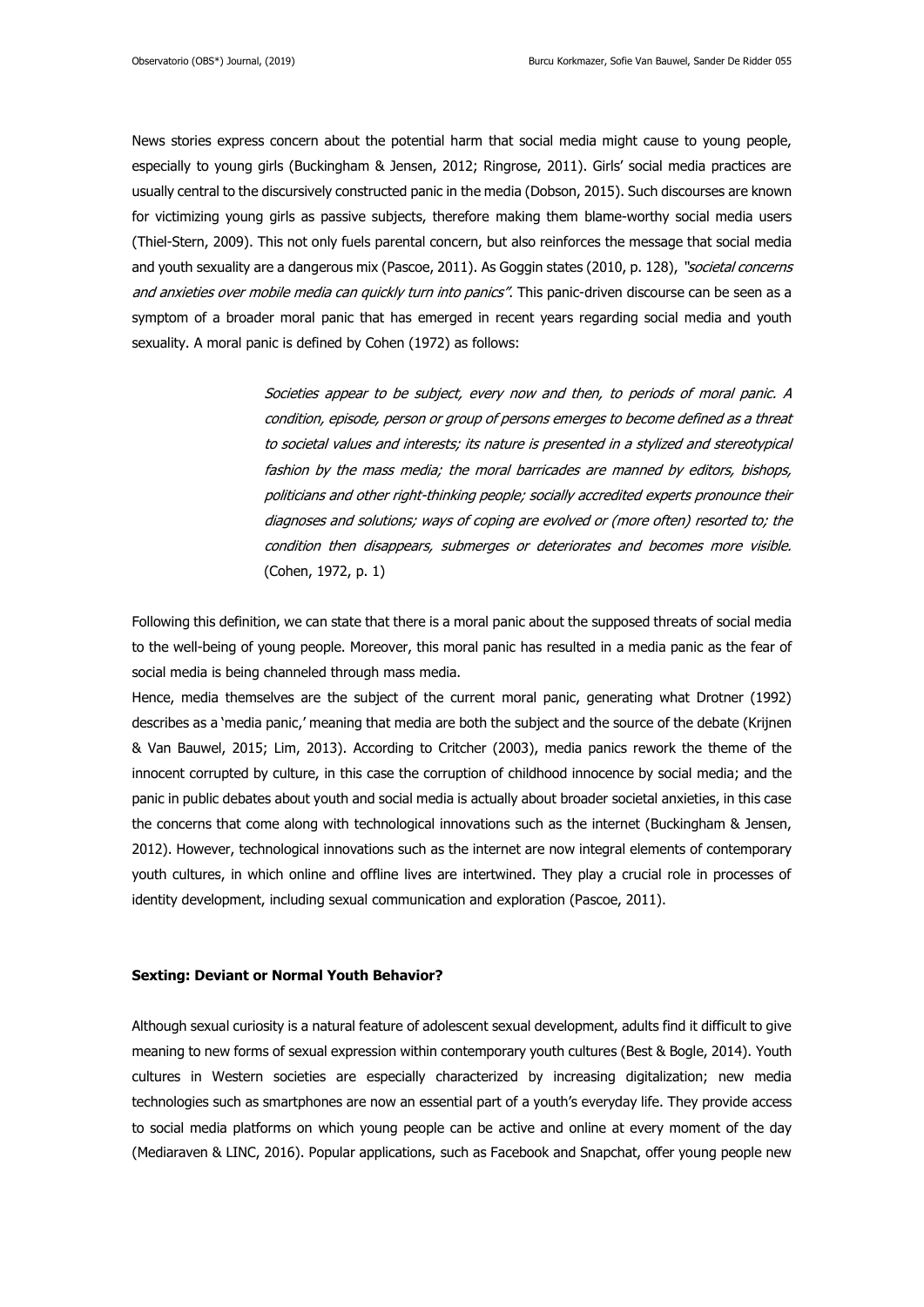platforms for self-expression, including sexual self-representations. Sexual self-representations can thus be seen as performing (sexual) identity. Yet, the online visibility of youth's sexual expressions/negotiations leads to greater concerns about the 'sexualization'<sup>2</sup> of young people, especially that of young girls. Practices such as sexting, taking sexy selfies, and joining dating apps are being seen as threats to the healthy development of adolescents, who supposedly lack the required maturity to fully understand the consequences of the sexual content they are producing and consuming online. The risk of not being able to control what happens to personal data once it is uploaded only serves to fuel public concern about youth, sexuality, and social media (Dobson, 2015; Gabriel, 2014; Thiel-Stern, 2009).

Hence, young people's social media activities, especially those that are related to sexuality, have been widely discussed in public and academic discourses. One phenomenon has been covered extensively in the past few years. Sexting, which is "the interpersonal exchange of self-produced sexualized texts and above all images via cell phone or the internet" (Döring, 2014, p. 1), is considered to be a new, high-risk, and sexualized practice among youth (Best & Bogle, 2014; Lenhart, 2009; Ringrose, Harvey, Gill, & Livingstone, 2013). The rise of smartphones with mobile internet connections has made the production, distribution, and consumption of sexualized self-portraits easier than ever before. These self-portraits include sexually revealing pictures taken in swimwear or underwear, nude or semi-nude, and sometimes depicting sexual activities.

The public and many academic discourses concerning this sexting debate are mainly formulated within two theoretical frameworks that are used to analyze this youth phenomenon as it relates to sexuality: first is the deviance discourse, where the focus is on the risks of sexting; and second is the normalcy discourse, where the focus is on the opportunities it offers.

#### **Deviance Discourse**

**.** 

According to Döring's (2014) conceptualization, the deviance discourse is the predominant theoretical framework used when considering the sexting phenomenon—both by society and academics. Hereby, sexting is framed as a new type of deviant sexualized behavior present in digital youth cultures that carries with it many risks (Ahern & Mechling, 2013; Draper, 2012; Hua, 2012). Risks such as the unwanted distribution and/or circulation of private sexts, (cyber)bullying by peers, exclusion from educational and future career opportunities, mental health problems, and criminal charges are among the most often cited. It is also remarkable that private sexts going viral are seen as an almost inevitable consequence of sexting (Mediaraven & LINC, 2016). Even if the sexts stay private, sexting remains linked to other forms of deviant sexual behavior, such as unsafe sex, promiscuity, sexual objectification, sexual violence, and sexual abuse by peers or adults (Fontenot & Fantasia, 2011; Hua, 2012; Jewell & Brown, 2013). Other prominent features of this deviance discourse are the attempts to explain this type of sexual behavior by referring to the 'thoughtlessness' of youth, peer pressure, and high-risk personality traits, and by emphasizing the need to better educate young people on the possible risks and consequences of sexting (Döring, 2014).

 $2$  Sexualization refers to a societal trend that tends to connect everything, from clothing and music to driving a car and eating dinner, with sex and sexuality (Krijnen & Van Bauwel, 2015, p. 159).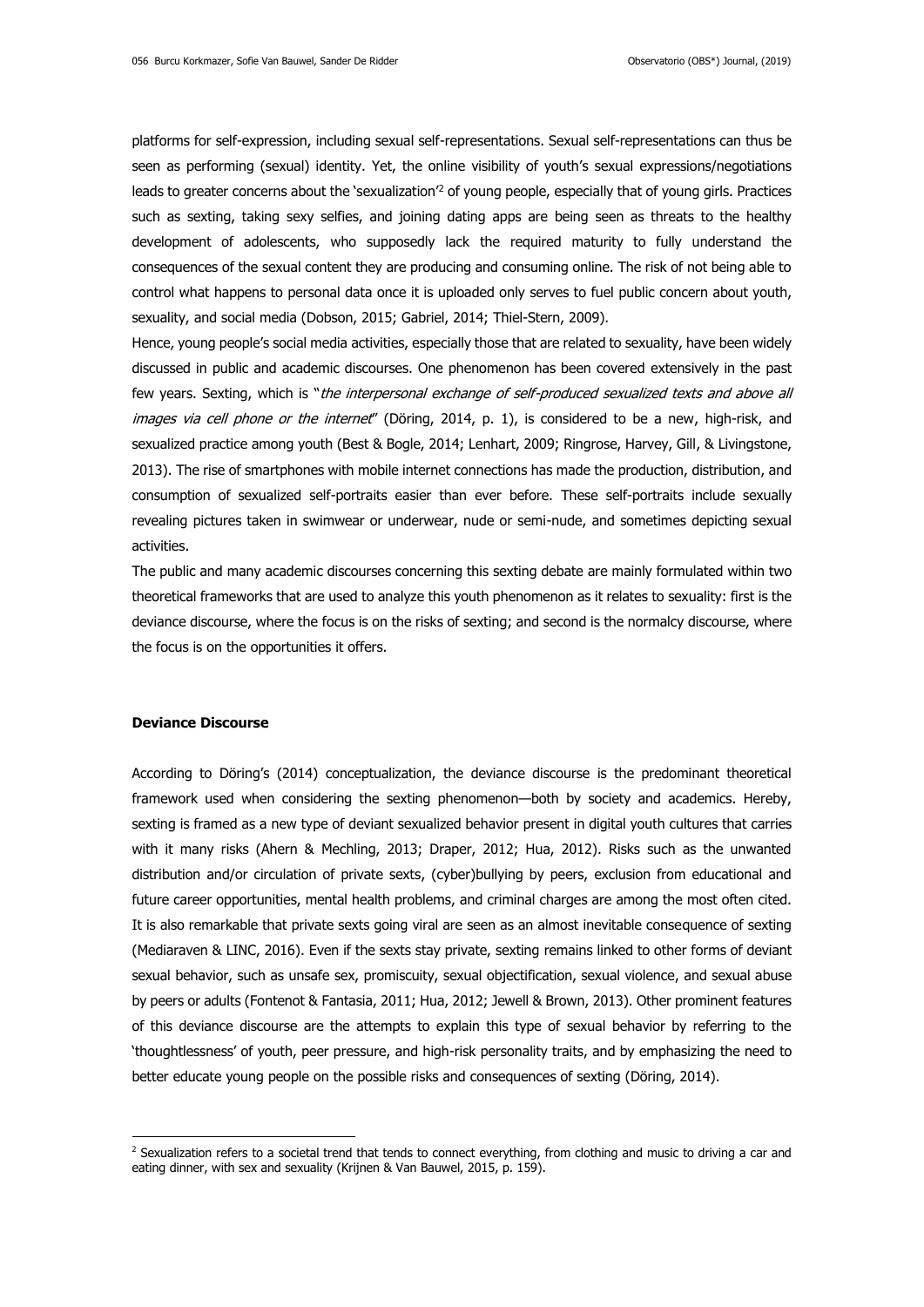## **Normalcy Discourse**

However, contradicting the discourse of 'deviance,' sexting is also framed as a '*normal contemporary form* of sexual expression and intimate communication in romantic and sexual relationships' (Döring, 2014, p. 6). Interpreting sexting as a normal part of contemporary sexual development is an indicator of the growing normalcy discourse around youth and sexting. Within the heavily mediated lives of young people, intimate communication and sexual exploration take place via both online and offline channels. Sexting behavior can thus be understood as just another form of how young people express sexuality, facilitated by current new media technologies. Among the opportunities associated with youth sexting are sexual exploration and expression, bonding, trust, and learning to communicate and deal with sexual feelings (Hasinoff, 2013; Bond, 2011). Hence, normalcy discourse states that sexting is not consistently linked with risky behavior, unlike what deviance discourse suggests (Döring, 2014).

#### **Gender, Agency, and Victimization**

As previous studies have shown, discourses on youth sexting are gendered (Hasinoff, 2016; Ringrose, Harvey, Gill, & Livingstone, 2013; Albury, Crawford & Bryon, 2013), especially when it comes to young girls and sexuality, as they are generally portrayed as 'foolish' and 'innocent victims' (Attwood, 2011; Ringrose & Harvey, 2015; Thiel-Stern, 2009). The sexual self-representations ('sexy selfies') found on social media are mainly linked with 'self-sexualization' or 'self-objectification,' referring to a female who is "sexually objectifying herself by willingly presenting her body as a sexual object for others' use" (Hall, West, & McIntyre, 2012, p. 3). These discourses are changing the perception of the internet; while the internet has been understood as an empowering platform for gender and sexuality, the internet is now associated with 'risks' and being a 'sexualized digital environment' (Dobson, 2015). Discussions on (new) media are often characterized by both optimistic as pessimistic understandings (Storey, 2012), yet the debates surrounding youth sexting are specifically interpreting every sign of sexual expression by young girls as evidence of their vulnerability to (negative) sexualized media influence (Dobson, 2015). Moreover, protectionist and moralist discourses position young girls as vulnerable to potential harm, but at the same time blame-worthy for producing sexualized content (Best & Bogle, 2014; Thiel-Stern, 2009). However, it is important to be aware of the sexual double standards that exist, and to avoid gender stereotyping. As it cannot be the case that all girls are victims and all boys are sexually aggressive perpetrators, we need to examine the mediated discourses about young boys and their sexual identities as well (Döring, 2014; Thiel-Stern, 2009).

The panic over sexualization of youth through social media tends to ignore the agency of young people when it comes to their sexuality. By dividing them into binaries of either 'innocent' or 'sexualized,' these discourses fail to acknowledge the sexual development of young people (Dobson, 2015). Representing them as passive victims through the use of terms such as 'foolish,' 'shame,' and 'inappropriate,' these discourses frame youth as incapable of having any form of positive sexual agency (Angelides, 2013; Karaian, 2012). Femininity in particular is once again associated with a lack of power and control (Thiel-Stern, 2009). Yet, it is important to take agency into consideration when discussing/analyzing young people's social media use.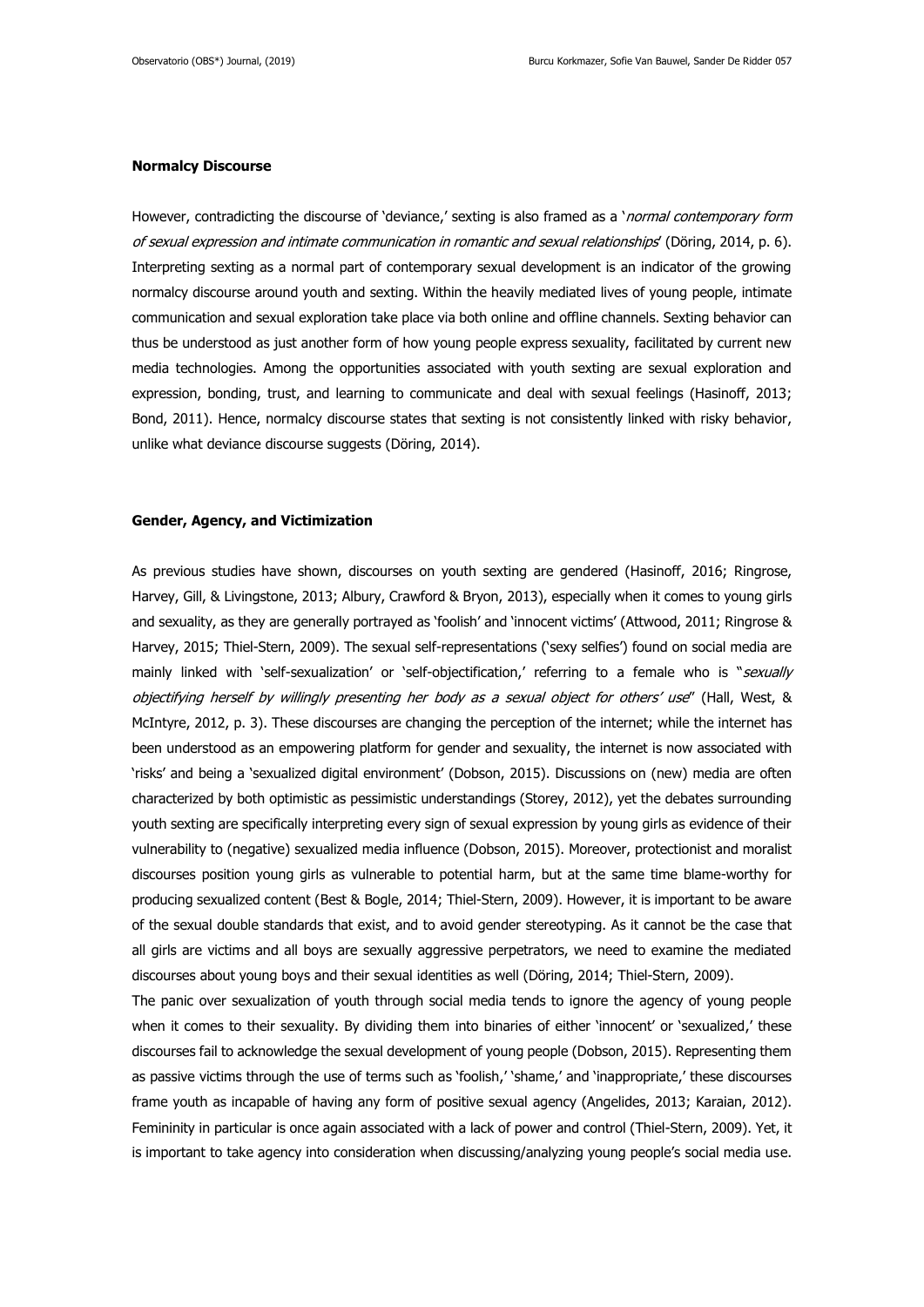According to Gabriel (2014), youth are self-aware when it comes to their self-representations on social media: they worry about their appearance, how others perceive them, explore their sexual and romantic interests, and try to fit in with their peers. This contradicts the image of youths as passive consumers and victims found in the deviance discourse spread via media.

Through this theoretical lens, we examine the following research question: "What are the media discourses on youth sexting in print media in North Belgium?" We analyze the media discourses on youth sexting published in the print media in Flanders (Northern Belgium) between 2009 and 2016. Deviance discourse and normalcy discourse will both serve as conceptual frames to better understand the binary logic of the media panic on youth sexting in Flanders. Hereby, we will pay specific attention to (1) gender issues, by examining both the femininity and masculinity discourses within the sexting debate; and (2) agency issues, by analyzing the representation of youths as passive victims.

#### **Methodology**

1

The qualitative research design underpinning the research presented here consists of a textual analysis of print media articles published in newspapers and magazines in Flanders about youth, sexuality, and social media. As Buckingham & Bragg (2004) explain, print media is of primary importance to understand how young people's digital media cultures are shaped and co-constructed by broader society. The current societal debates on the portrayal of youth, social media, and sexuality do not only occur in print media news stories, but are also based on it, which is making print media a decisive actor in the shaping and circulating of public discourses. We have opted for a textual analysis because of the narrative character of the data and its potential as (1) a site of ideological negotiation; and (2) a site in which current societal debates on representations of youth, digital media, and sexuality are played out (Fürsich, 2009). By conducting a textual analysis of newspaper coverage of youth sexting, we can focus on the latent meanings of the text, such as their underlying ideological and cultural assumptions, in order to make sense of youth sexuality and social media (Fürsich, 2009; McKee, 2003).

First, a search of Gopress<sup>3</sup>, which is a large database of newspaper and magazine articles published in Belgium, was conducted. We analyzed both quality newspapers and magazines as well as the more popular ones (Hauttekeete & De Bens, 2005; De Vuyst, Vertoont & Van Bauwel, 2016)<sup>i</sup> .This yielded 392 popular press articles in total, of which 232 were relevant because of the specific focus on youth. For the purpose of this paper, we took a sample of these articles that fell under the theme 'sexting and nude photos'. Our sample exists of 28 articles from Flemish newspapers and magazines published between 1 January 2009 and 31 December 2016. We chose this time span for two reasons. First, the social networking site Facebook became available in the Dutch language in 2008. After its release, the site hit a peak number of 200 million active users in April 2009. Since then, the popularity of the social networking site has increased, thus making it a relevant element of Flemish public discourse. Second, Snapchat was also released during this period (in 2011), reaching a peak amount of shared content in April 2015. We searched for articles published within

 $3$  Gopress is the online database and press monitoring service for all Belgian newspapers and magazines. Gopress is enabled by the Belgian publishers Mediahuis, Editions de l'Avenir, IPM, Mediafin, De Persgroep Publishing, Rossel and Roularta Media Group.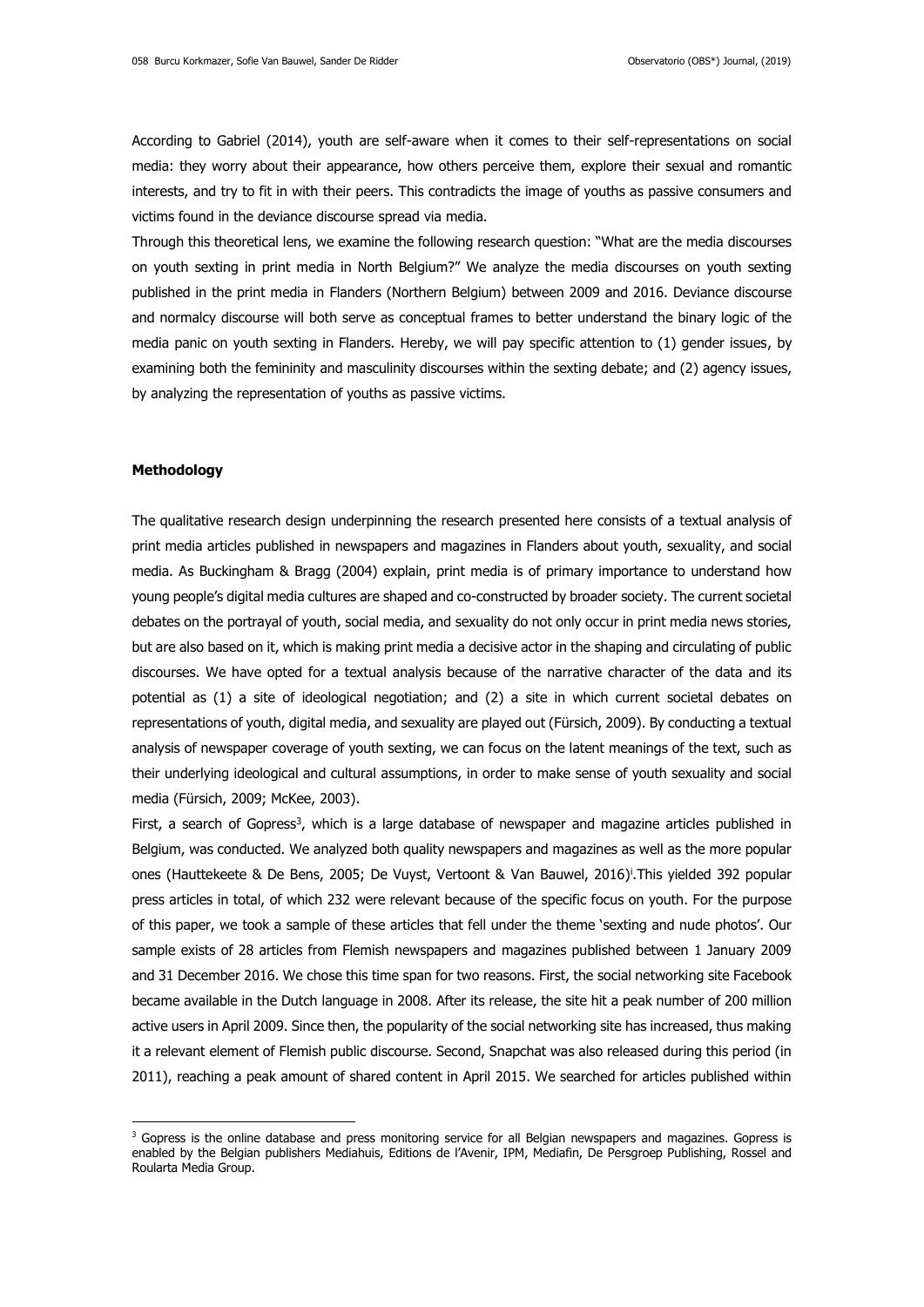this time span by using the following keywords: sexting, naked pictures, youth and sexuality, youth and social media. The articles in our sample are mainly drawing on the topics of sexting, sexuality and cyberbullying.

The selected articles were analyzed using textual analysis, mainly because of its flexibility and openness as a method (Dhaenens & Van Bauwel, 2017). First, we began with an initial reading of the articles. We looked at the discourses that were used in describing youth sexting, relating the articles to the deviance and normalcy discourses on sexting. Next, we deconstructed the texts by paying particular attention to the concepts of gender and agency; we analyzed the femininities and masculinities that were implicitly or explicitly outlined in the texts, and looked at the genders of the individuals who were framed as being responsible for this phenomenon. We also interpreted the language used in these articles by looking at the words used to describe youth sexting from a specific deviance or normalcy perspective. Through this methodological approach, we aimed to answer the following research question: What is the media discourse on youth sexting in print media articles published between 2009 and 2016 in Northern Belgium (Flanders)?

## **Findings**

The digitization of young people's lives—their intimacies in particular—is currently a site of public interest. As Figure 1 illustrates, there has been a gradual rise in the number of print media articles published covering youth, sexuality, and social media since 2011. In 2015, there was a sudden and sharp rise in the number of stories being published on the subject.



**Figure 1: News stories on youth, sexuality, and social media in print media in Northern Belgium between 2009 and 2016**

From 2015 onwards, 'sexting' was added to mainstream vocabulary in the Flemish region as a new word to describe young people sharing their self-produced sexual materials using digital media. Also in 2015, there was a rapid adoption of Snapchat among youth in Flanders, which allowed them to experiment with sharing picture-based, ephemeral content (Mediaraven & LINC, 2016), which received media attention. As such,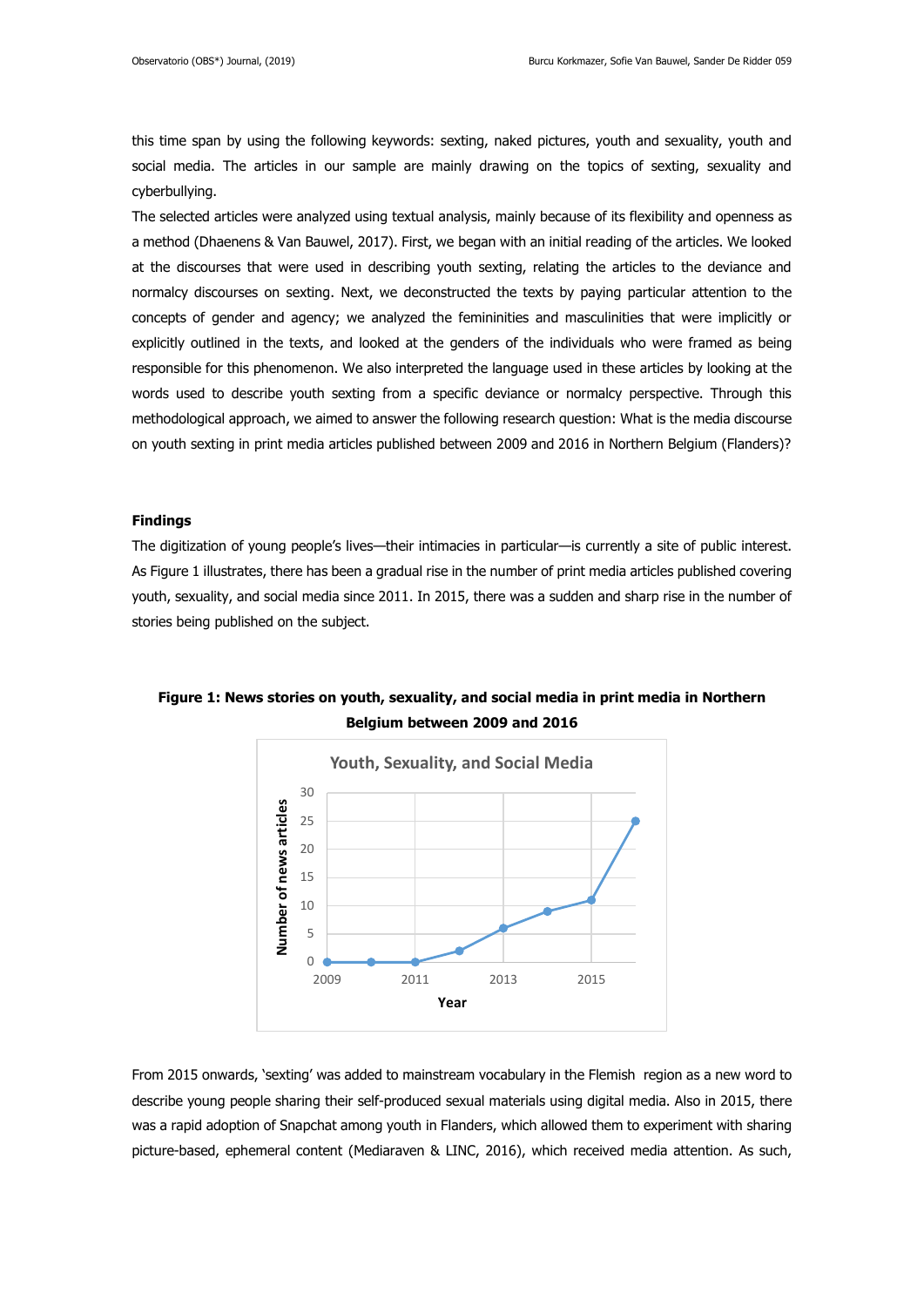news stories covering young people's sexualities in the context of digital media focused from that moment on 'sexting'. Generally speaking, those stories about sexting highlighted the potential risks and harm sexting might cause. They were usually evidenced by authoritative voices, such as academics and spokespersons for organizations and foundations promoting sexual health, education, and the prevention of sexual abuse.

#### **Sexual Double Standards for Youth: Promiscuous Girls and Aggressive Boys**

A review of the majority of the news stories in our database indicated the presence of a gendered discourse in the reporting on sexting as new phenomenon in the lives of young people. When discussing the online sexuality of young people, this mainly resulted in focusing on the sexting practices of young girls. This is in line with earlier studies carried out by scholars like Thiel-Stern (2009), Draper (2012), and Dobson (2015), showing that societal concerns about youth sexuality and social media mainly focus on girls. Our findings showed that this pattern extends to news articles discussing sexting as a general youth phenomenon, as the terms 'young people' and 'girls' are used interchangeably, often switching tacitly from one to the other. Youth is almost unconsciously being replaced by girls, which may lead to the perception that mostly girls engage in sexting. This gendered representation has not only created sexual double standards within youth sexting, but has also highlighted the risks that are associated with this practice, specifically for young girls. The risk of a private sext circulating on the internet is being illustrated as something that is almost inevitable and unavoidable, since "*a lot of these sexy selfies are just being dropped on the internet"* (HLN, 2015, 7 December, p. 11). This is mainly in line with the tendency of newspapers and magazines to use alarming words to describe sexting, but also to give a voice to those experts focusing on the potential risks of sexting. By illustrating sexting as a practice in which young people are "*guilty*" of participating (Van Huffel, 2013, 4 January, p. 2), these stories frame sexting as a deviant practice that "often leads to big dramas when hot pictures are suddenly shared with the entire school or online" (B.H.L., 2016, 12 May, p. 19). This deviancy is usually linked to victimization. The dominant idea that "nudes are being misused most of the time" (Van Gestel, 2015, 15 December, p. 147), implies that the young people sending nudes are victims. This victimization is mainly targeted at young girls, by describing them as naïve victims "who don't even realize that they are presenting themselves as objects" (Van Huffel, 2013, 4 January, p. 2). Our analysis found that most of the articles on sexting indeed focused on the risks, thereby creating a gendered division by emphasizing the sexuality of young girls and referring to the 'thoughtlessness' of them as victims. In this sense, we can draw on the conceptualization of Döring (2014) and state that the deviance discourse is dominant in news stories on youth sexting.

However, there are also news stories challenging this deviance discourse by highlighting sexting as a practice that "is not necessarily problematic, as it is part of the sexual development of adolescents" (Vancaeneghem, 2016, 19 May, p. 5) and "*belongs to the 'modern love game' nowadays*" (Metro, 2014, 3 September, p. 7). These articles are indicators of the increasing normalcy discourse in which sexting is understood as just another form of sexual expression. Nevertheless, this 'normalization' of sexting still pays attention to its potential risks, such as the unwanted circulation of sexts: "Sexting is not at all stupid and dangerous. But it gets so when the receiver shares these pictures with others" (Van Wynsberghe, 2016, 22 September, p. 28).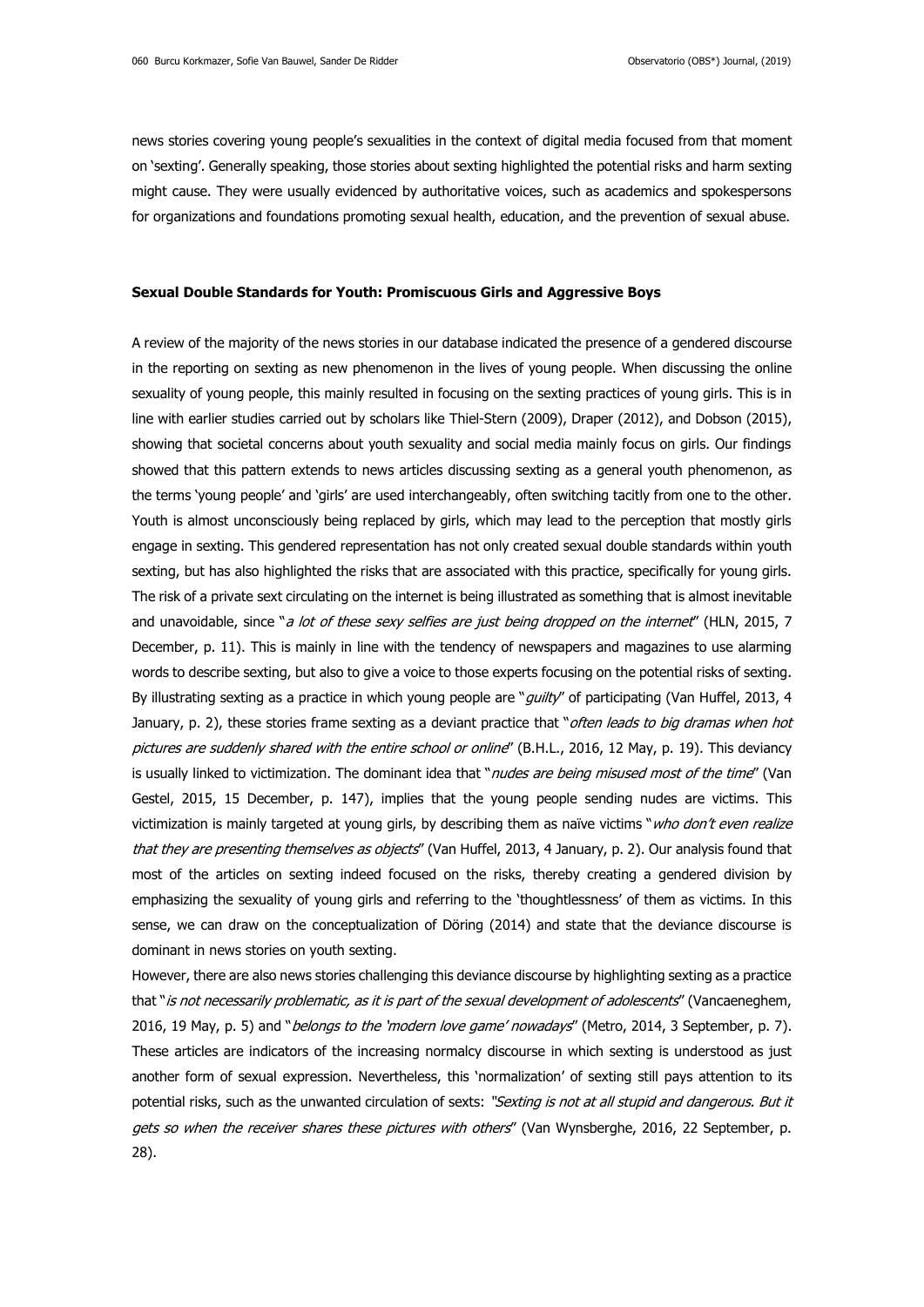It is also interesting that news stories covering sexting as a 'normal' practice still chose to take quotes from youngsters that presented young girls as victims:

> A study of 14 to 18 year olds by the University of Antwerp states that young people are experimenting more and more with sexy pictures on social media, such as Instagram or Snapchat. "A girl in my class had sent a photo of her bra to her boyfriend at that moment. That picture was shared with others just like that." (Van Remoortere, 2016, 15 November, p. 5)

Hence, stories reporting on youth sexting were strongly gendered. Sexting was described as a practice that is specifically risky for young girls. Some articles interviewed investigative journalists who insinuated that young girls have a "*secret life on social media"* (Depecker, 2016, 6 December, p. 14), where they promote their sexual selves in an attempt to gain popularity or to please boys. These boys are so-called "fuckboys" who "treat girls without respect (...) and focus on other victims" (Depecker, 2016, 6 December, p. 14). Interviews such as these show a very one-sided representation that is heavily gendered. First, girls are portrayed as the *only* victims, mostly due to their promiscuity and naivety. This leads to victim blaming, as articles refer to cases where "youth themselves think that the person who took the photograph in the first place is the one to blame when these nude pictures circulate" (Van Wynsberghe, 2016, 22 September, p. 28). Second, boys are portrayed as sexually aggressive and assertive, since they "*pressure girls to send sexy* pictures" (Van Huffel, 2013, 4 January, p. 2) and "sext faster than girls" (B.H.L., 2016, 12 May, p. 19). These news stories are often built upon quotes taken from young people themselves, such as quoting young boys who have compared sexting to "*collecting Panini stickers*"<sup>4</sup> (HLN, 2015, 7 December, p. 11), and young girls who have discussed their insecurities and how they have been "bullied by everyone" (Van Gestel, 2015, 15 December, p. 174) after their sexts have gone viral. Such stories again reinforce the deviance discourse on sexting while at the same time frame sexting as 'normal' among young people.

This gendered discourse can be understood as the projection of sexual double standards on youth sexuality. Depictions of young boys and girls mainly rely on stereotypical and heterosexual masculinities and femininities (Dobson, 2015; Albury, Crawford & Byron, 2013); the masculinity of boys consists of sexual aggressiveness, implying that teenage boys can be sexual predators, and presenting the femininity of young girls as that of naivety, implying that all girls can fall victim to sexual practices/predators. The focus on the risks of sexting implies a personal responsibility without clarifying the gendered and socially-constructed nature of such risks, leading to an intensifying of potential harms (Dobson, Rasmussen & Tyson, 2012). In this sense, we can state that these discourses frame sexting within a gendered deviance discourse by focusing on the risks and gender stereotyping the sexuality of young people.

**.** 

<sup>4</sup> Panini stickers are collectible stickers of famous football/soccer players.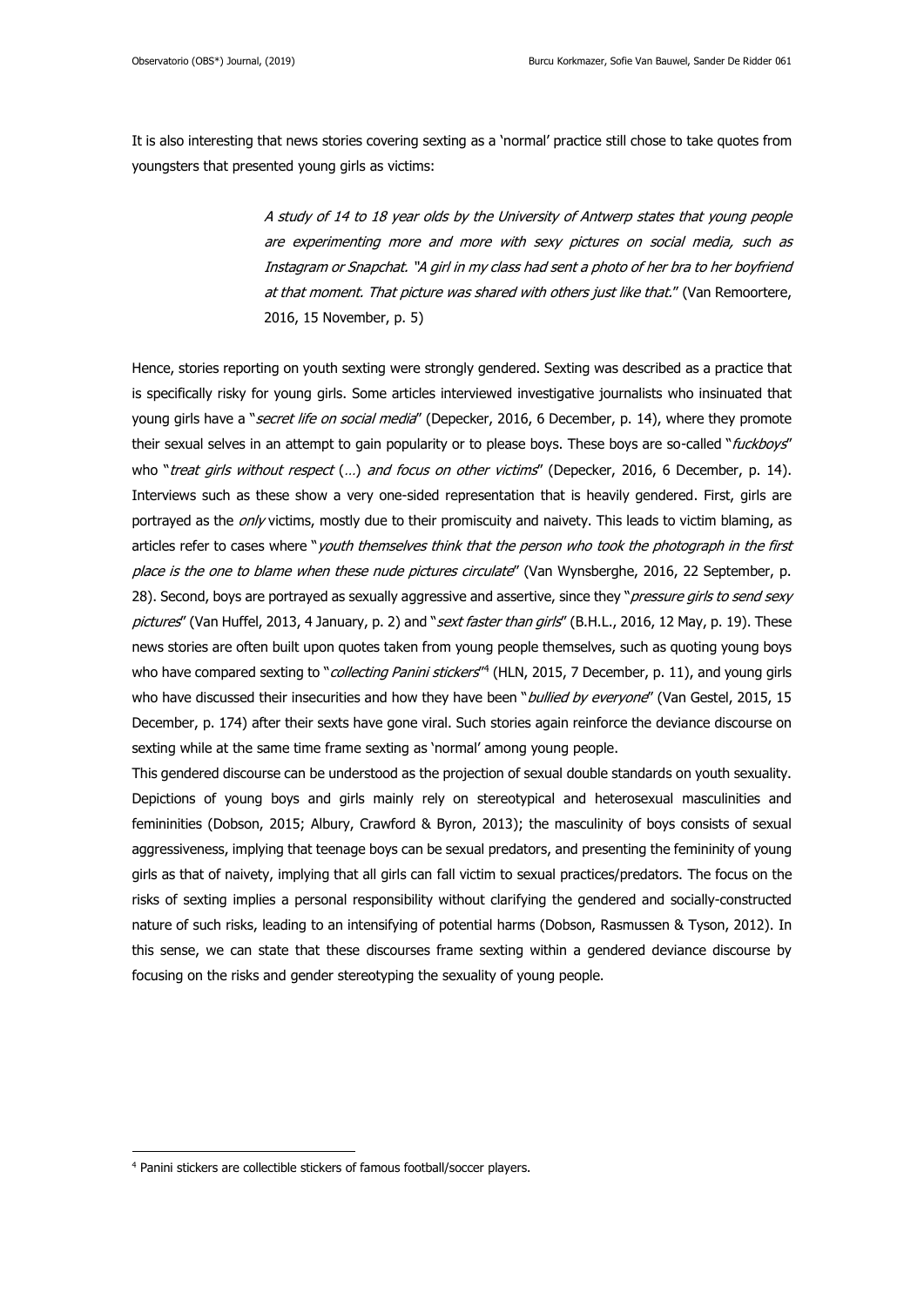## **Missing: Agency**

When we look at news stories offering explanations for the sexting behavior of youth, we can see that one of the most recurring explanations is the concept of peer pressure. This implies that youngsters are getting pressured by their peers or feel a societal pressure for acting in a particular way to gain popularity, as the following quote suggests: "Friendship groups also play an important role. Girlfriends challenge each other to cross boundaries. […] The peer pressure is so high that teenagers are shutting down their own sound judgments" (Van Huffel, 2013, 4 January, p. 2). Döring (2014) stated that peer pressure is a common feature of the deviance discourse. It is used in an attempt to explain the incomprehensibly deviant behavior of 'innocent' young people. Peer pressure is often presented as a gendered burden that is mostly carried by young girls. The assumption that girls engage in sexting because of their peers tends to deny the capacity of girls to act individually. By focusing on acting under pressure, the femininity of young girls is associated with a lack of power and control (Thiel-Stern, 2009). Moreover, young girls are framed as incapable of any form of sexual agency (Angelides, 2013), as they "don't realize that those selfies can circulate very quickly over the internet" (Van Gestel, 2015, 15 December, p. 174). As the following excerpt shows, these discourses assume that young girls are not aware of the consequences of sexting:

> Parents of teenage girls are very worried today. They discovered that a (male) classmate shared nudes of pupils with others. He most likely received these pictures from the girls themselves, which is not a smart thing to do. But, we can assume that neither the offender nor the victims were aware of the consequences. The brains of adolescents lead to more impulsive behavior. (B.C.L., J.A.B. & R.D.K, 2016, 20 September, p. 10)

Although there were examples of news stories within the normalcy frame that acknowledged the sexual development of young people and described sexting as a form of "sexual exploration" (Alsteens, 2016, 12 May, p. 6), the concept of peer pressure also emerged in these discourses.

Articles attempting to explain sexting as a normal experimental phase also feature research outcomes that state that "most of the time girls are the ones being pressured for a picture" (Alsteens, 2016, 12 May, p. 6). News stories encouraging parents to talk to their adolescents and increase their resilience to sexting, advised parents to ask their adolescents why they engaged in sexting: "Do they want attention? Do they need confirmation?" (HLN, 2015, 7 December, p. 11). These questions can be confusing for both parents and youth as they implicitly suggest that sexting is an irrational practice. Another recurrent piece of advice was to send pictures that could not be connected to them individually when sexting with peers or loved ones such as nude pictures without the sender's face, or to "not pose in front of a camera in a way you wouldn't dare in public" (Klifman, 2015, 12 September, p. 15). This implies that there is a constant risk of pictures being circulated, thus underlining the belief that sexting is not a safe practice. Since the normalcy discourse aims to frame sexting as typical sexual behavior, these discourses can be seen as contradictory as they might imply that sexting is actually an unusual sexual practice.

Hence, our findings have shown that these discourses may assume that young people lack agency. First, the focus on peer pressure in news stories on sexting—within both deviance and normalcy discourses—can be seen as disregarding the capacity of young people to act autonomously. Second, the advice given to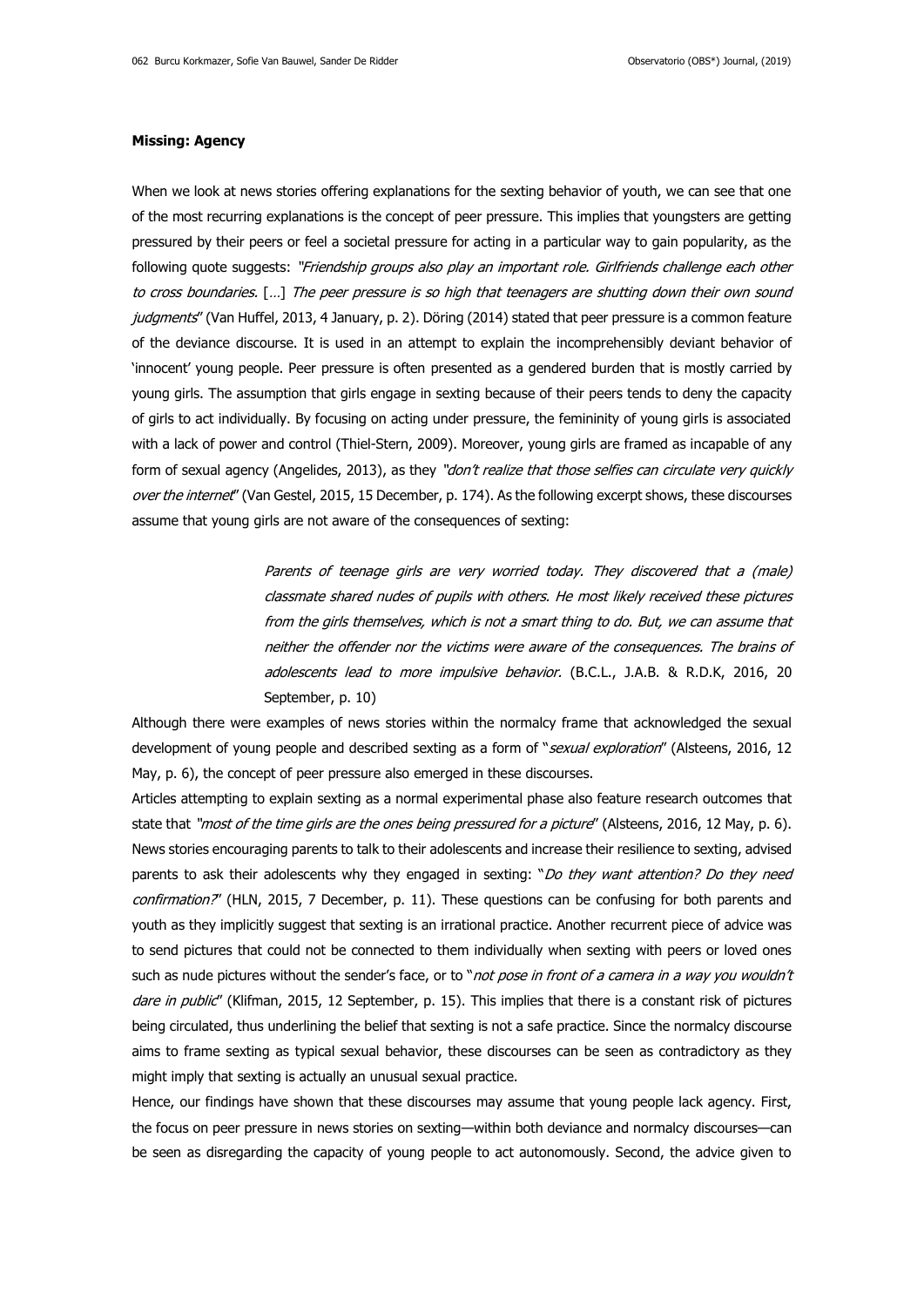parents to make their adolescents 'resilient' might be understood as a call to protect (passive) youngsters against their own 'thoughtlessness,' again neglecting to recognize their ability to independently act and evaluate within certain circumstances.

## **Criminalization of Sexting**

As already stated, the deviance discourse-based news articles mainly focused on the potential risks of sexting. One of the most common risks presented was the possibility of facing criminal charges (Döring, 2014; Albury, Crawford & Byron, 2013). In our analysis, we found that news articles framing sexting as a deviant practice were mainly based on criminalization and victimization. Victims were portrayed as suffering from emotional harm, because "being exposed on the internet can have far-reaching consequences. Youngsters isolate themselves, become anxious, depressive, and in some cases even suicidal" (Van Gestel, 2015, 15 December, p. 174). The unwanted circulation of sexts can be "*traumatic"* (M.K.M., 2015, 12 September, p. 17) for young people. Most of the time, print media has chosen to quote young girls who have been victims of sexting, insinuating once again that girls are passive victims without agency, as the following quote suggests:

> My breasts were not meant to be seen by everyone, but suddenly they were public property. […] And that makes you insecure. Because you want to take back control over your own body, but that is impossible after the picture goes viral. (B.D.C., 2016, 9 February, p. 42)

However, these news stories rarely paid attention to the victimization of boys. Young boys were almost systematically portrayed as sexually aggressive offenders who were "distributing massive amounts of nude pictures of female classmates" (Het Nieuwsblad, 2016, 20 September, p. 1). The assumption that sexting turns young boys into criminal offenders was strengthened by quotes taken from experts that referred to sexting as a "*crime*" (M.K.M., 2015, 12 September, p. 17), or as a form of "*child pornography*" (B.C.L., J.A.B. & R.D.K., 2016, 20 September, p. 10), and that insinuated that "smartphones are weapons" (Neyt, 2014, 6 August, p. 6). This reinforced the tonality that sexting is a deviant and dangerous practice. The discourses that emphasized the criminality of sexting created a sense of authority by quoting statistics, such as " $88\%$ of the nudes of young girls and boys are put on the internet" (HLN, 2015, 7 December, p. 11). Reports and campaigns on youth sexting stated that "this phenomenon is disturbing" (M.K.M., 2015, 12 September, p. 17).

Our analysis explored the binary in media representations on youth sexting. First, young people are divided into the roles of victim or offender. Second, this binary is strongly linked to gender stereotypes. Victims are mostly young girls who are passive and thoughtless and offenders are mostly young boys who are sexually aggressive and criminal. The strong emphasis on the criminalization of sexting as a practice and the victimization of young people reflects the deviant tonality within these discourses.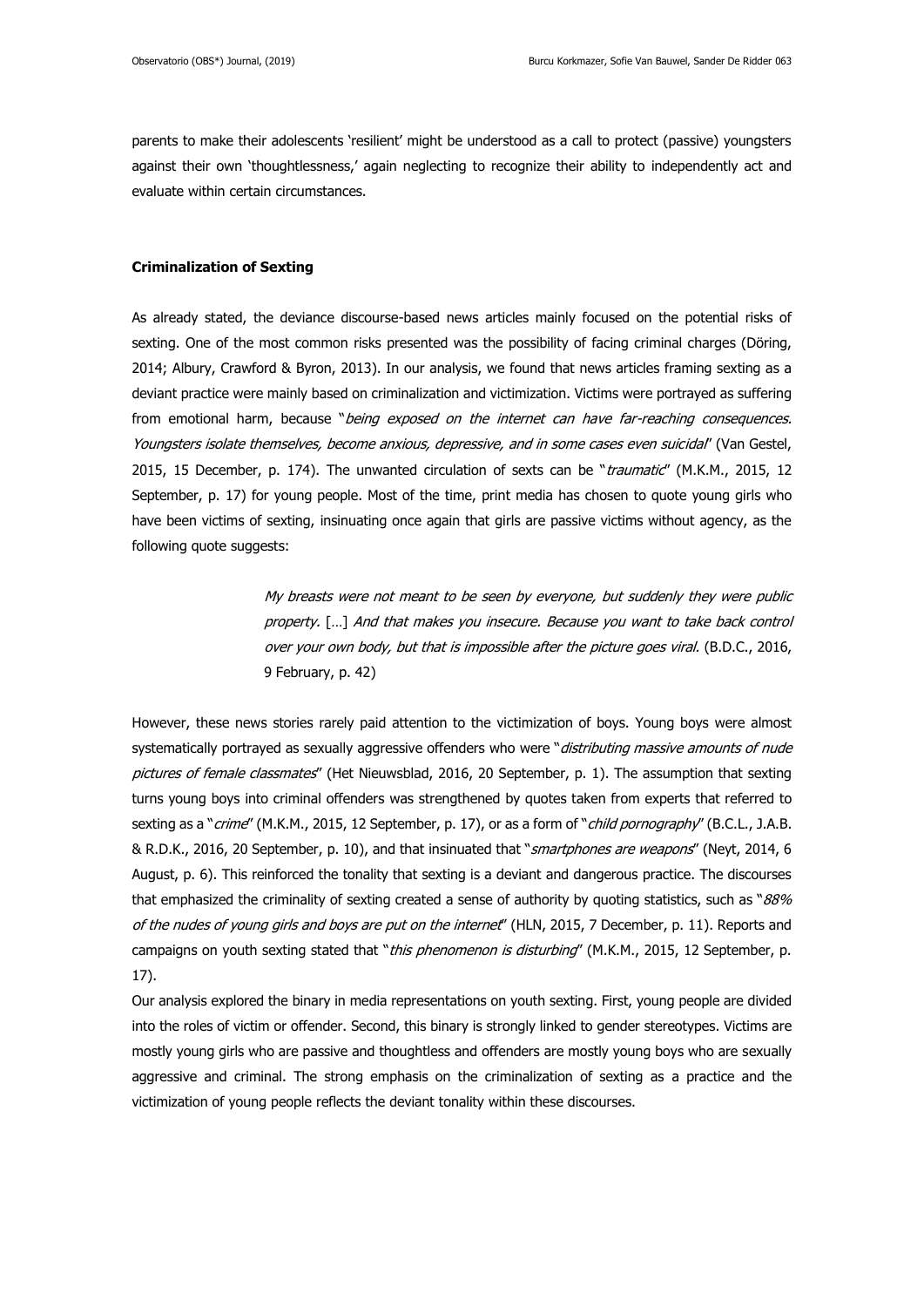## **Conclusion**

In recent years, the social media use of young people has become a site of increasing public interest. Youth experimenting with and experiencing sexuality and sexual identities in digital media spaces has evoked public debates on youth, sexuality, and social media. Sexting, in particular, has often been covered in newspapers and magazines. Although the social media use of youths has been studied in previous research, there remains a need to understand the broader cultural discourses on youth, sexuality, and social media (De Ridder, 2017). In this paper, we examined the dominant discourses on sexting in print media. To do so, we used Döring's (2014) conceptual framework, which states that there is a distinction between the deviance and normalcy discourses in covering sexting as a phenomenon. We conducted a textual analysis of 28 articles published in newspapers and magazines in Flanders (Northern Belgium) between 1 January 2009 and 31 December 2016, and we paid specific attention to gender and agency in our analysis.

In line with Döring's (2014) work, the findings of this study revealed that the deviance discourse is predominantly present in the public debate. Sexting as a phenomenon is perceived as a deviant behavior that brings with it several risks, such as the unwanted distribution and/or circulation of private sexts, (cyber)bullying by peers, and criminal charges. Our data indicated that there were also news stories challenging the dominant deviance discourse by covering sexting as a normal part of adolescent sexual development. These stories pointed to the growing normalcy discourse used when discussing youth sexting. Yet, in some cases these stories could be confusing in the sense that sexting, despite being presented as a normal sexual practice, was still emphasized as being a risky practice. The advice given to youngsters to send pictures that do not identify them, and the recommendation for parents to talk with their adolescents and try to find out the reasons for why they are engaging in sexting, insinuates that sexting is still assumed to be an 'unusual' sexual practice.

Following previous research, we analyzed how the current discourse on sexting is gendered (Attwood, 2011; Hasinoff, 2013; Thiel-Stern, 2009). Our study of news articles discussing sexting as a youth phenomenon found that these almost tend to switch unconsciously between 'youths' and 'young girls,' thereby emphasizing girls' sexual activities. This emphasis mainly results in a gendered binary in which girls are presented as 'thoughtless victims' and boys as 'sexually aggressive predators.' This leads to a very one-sided discourse in which young girls, due to their 'naivety,' are depicted as the only victims of sexting. Our analysis focused on this victimization of girls by mass media particularly because of its link to peer pressure in youth cultures (Döring, 2014). Assuming that youngsters engage in sexting only because of peer pressure denies the sexual development of young people and insinuates that they are incapable of having any form of sexual agency (Angelides, 2013). The femininity of young girls is especially, and again, associated with a lack of power and control (Thiel-Stern, 2009). This study also showed that along with the victimization of girls went the criminalization of boys. In the articles studied, young boys were depicted as sexually assertive and unreliable, pressuring girls to engage in sexting. Through the use of alarming terms such as 'child pornography,' 'crime,' and 'offender,' this discourse reinforced the message that sexting is a deviant practice, turning young boys into criminal convicts and young girls into passive victims. Hence, this binary discourse in describing sexting reinforces sexual double standards.

This paper has presented views on youth, sexuality and social media that may have implications for current and future research. First, we argue for a rethinking of the victimization and criminalization of youths,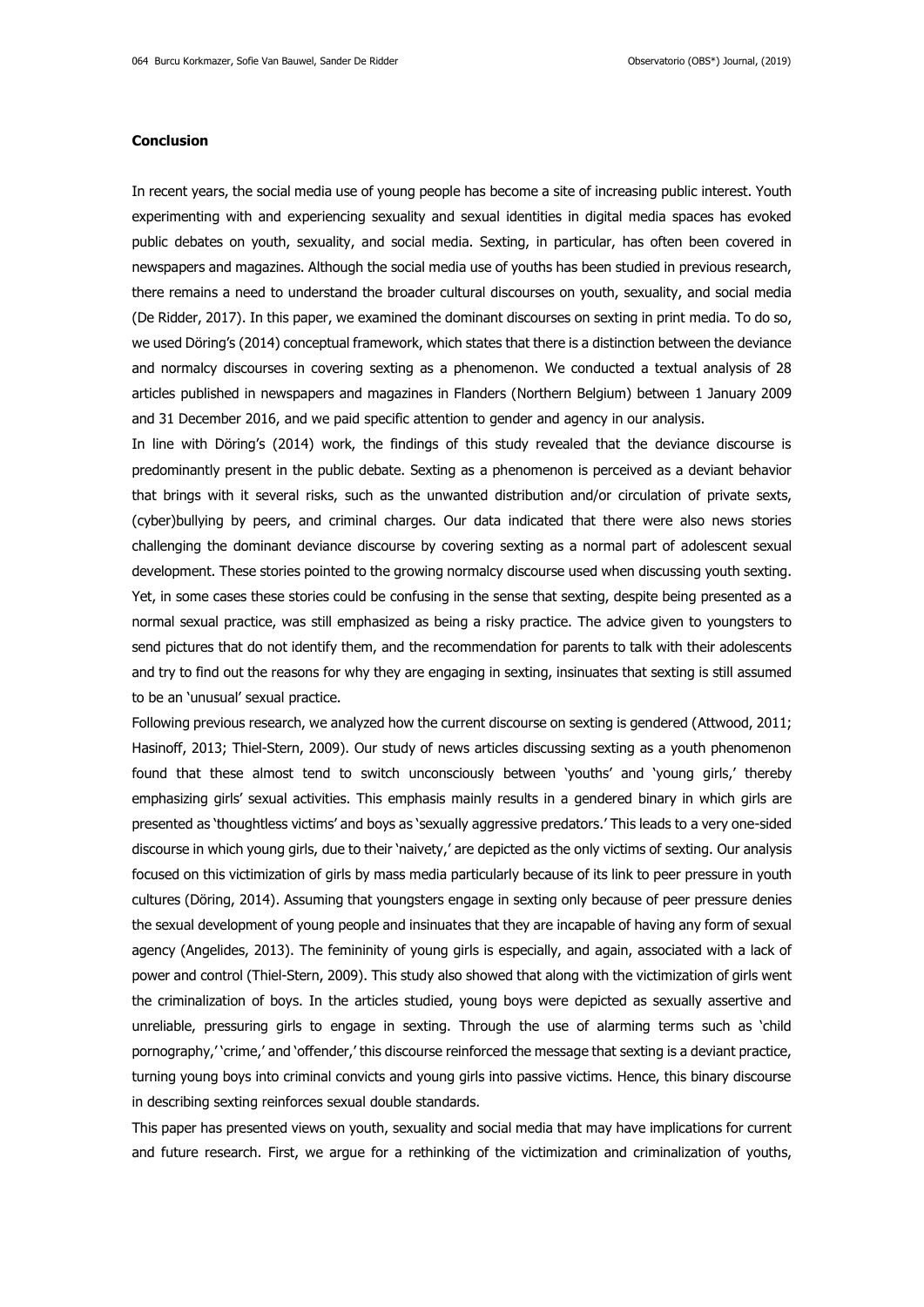especially because of the tenuous link to their presumed lack of agency. Attwood (2011, p. 211) defined agency as "the self-reflexive adoption of a specific discourse," meaning that individuals who draw on the available hegemonic social discourses are still able to act as autonomous subjects. Since we can assume that peer pressure affects both boys and girls, we can think of their actions as individual anticipations of the hegemonic discourse on sexuality. Young girls engaging in sexting are not necessarily unconscious victims of either social media or their peers, but can be seen as active participants anticipating the hegemonic norms of femininity (Attwood, 2011). When we look at sexting, it may be a way for girls to create and perform their sexual identity (Ringrose, 2011). Therefore, instead of labeling young girls as passive victims, we should focus on empowering them by minimizing the stigma surrounding sexting and raising awareness of the opportunities social media might present in terms of their sexual development. Second, instead of criminalizing young boys for being sexually demanding, we should question the common masculine ideals that are patriarchal and heterosexist in society. As the study of Albury, Crawford & Byron (2013) suggests, the mediated circulation of sexual images is not unique to young people. For instance, the publication of celebrity pictures taken by paparazzi implies that adult culture also approves sexual shaming and the nonconsensual circulation of sexual images. The supposed pressure for boys to build a collection of nudes in order to gain popularity, with or without the nude parties' consent, may be leading to sexually assertive behavior. In this sense, we can see both boys and girls as active agents in negotiating their sexual identities while securing their place within their peer groups.

Furthermore, the print media discourses pay little attention to consensual sexting. As the news articles examined in this study mainly focused on the risky side of sexting, such as succumbing to peer pressure and the circulation of private sexts, they ignored the fact that sexting can also be consensual (Döring, 2014). This deviant discourse adds to the generally intolerant attitude towards sexual self-representation of youth through social media, thereby leading to further stigmatizing youth sexting and overlooking the importance of consent (De Ridder, 2017). Moreover, by denying the agency of young people to consent to sexting, these discourses paid no attention to the diversity within youth cultures. In this sense, we can speak of a symbolic annihilation (Tuchman, 1979) in this discourse on youth sexting. The representation of young people is mainly heteronormative and white, leaving no space to discuss the sexual experiences of LGBTQ youth or ethnic-cultural minorities. Assuming that all young people are at risk and share the same experiences not only denies their unique identities, but also overlooks the importance of intersectionality within the identity politics of young people. This study has shown how public discourses in newspapers and magazines in Flanders have mainly articulated youth sexting as a deviant behavior. This discourse is not only stereotypical and gendered, but also leaves little room to engage in a more diverse and active comprehension of this phenomenon.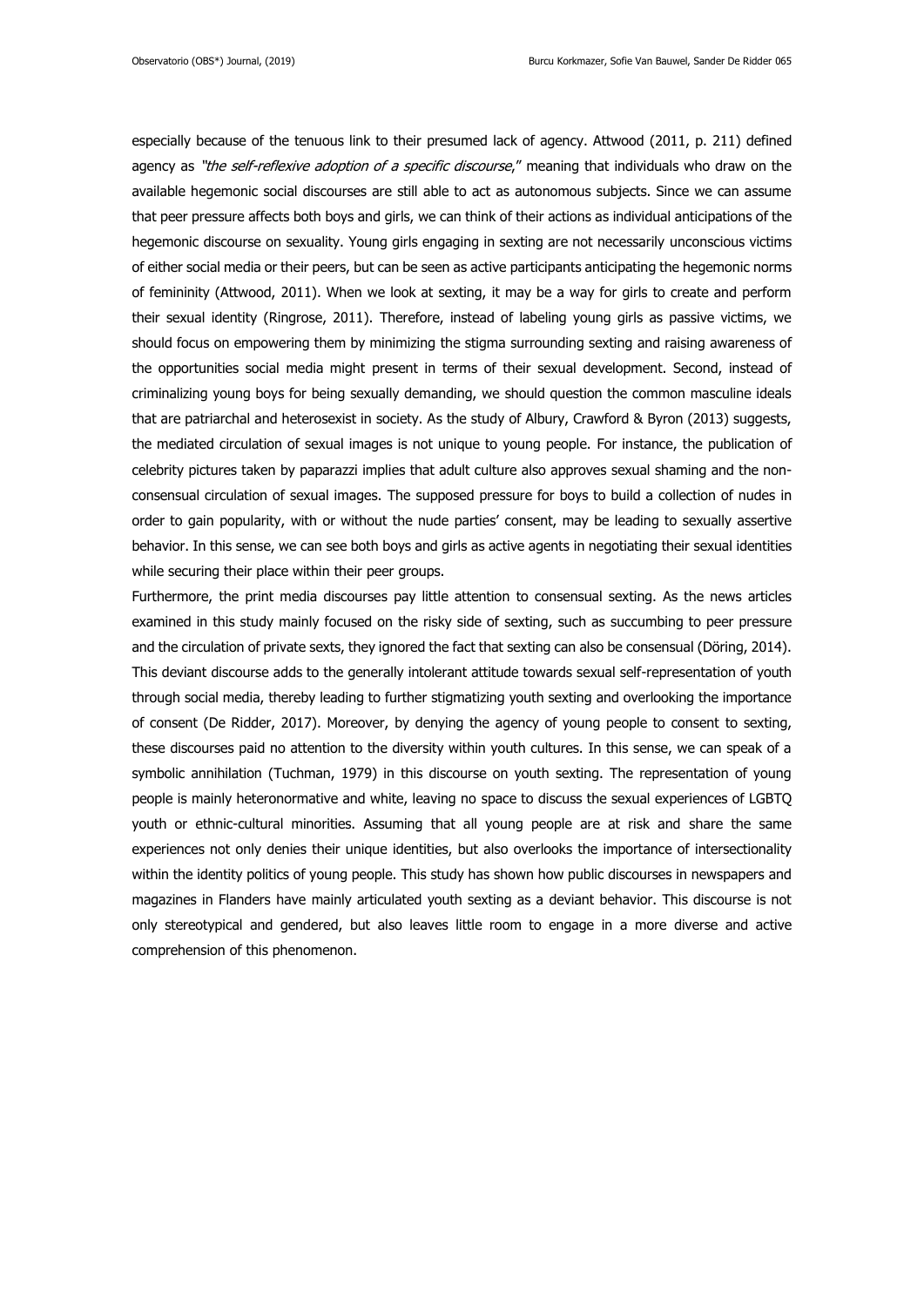## **References**

- Ahern, N., & Mechling, B. (2013). Sexting: Serious problems for youth. Journal of Psychosocial Nursing and Mental Health Services, 51(7), 22-30.
- Albury, K., Crawford, K. & Byron, P. (2013). Young people and sexting in Australia: ethics, representation and the law. Australia: ARC Centre for Creative Industries and Innovation/ Journalism and Media Research Centre. Australia: The University of New South Wales.
- Alsteens, L. (2016, May 12). "A Selfie With A Bare Chest." [Een selfie met bloot bovenlijf]. De Standaard, p. 6.
- Angelides, S. (2013). Technology, hormones, and stupidity: The affective politics of teenage sexting. Sexualities, 16 (5/6), 665-689.
- Attwood, F. (2011). Through the looking glass? Sexual agency and subjectification online. In R. Gill & C. Scharff (Eds.), New femininities. Postfeminism, neoliberalism and subjectivity (pp. 203-214). New York: Palgrave Macmillan.
- Bauermeister, J. A. (2013). Significant and non-significant associations between technology use and sexual risk: A need for more empirical attention: The author replies. Journal of Adolescent Health, 53, 148-149.
- B. C. L., J. A. B., & R. D. K. (2016, September 20). "Being Angry Will Not Help Now."[Kwaad zijn, dat helpt nu écht niet]. Het Laatste Nieuws, p. 10.
- B. D. C. (2016, February 9). "I Was Ashamed of My Body, Even Though It Was Very Beautiful." [Ik schaamde me voor mijn lichaam, terwijl het net heel mooi is.] Humo, p. 42.
- Best, J., & Bogle, K. A. (2014). Kids gone wild. From rainbow parties to sexting, understanding the hype over teen sex. New York: New York University Press
- B. H. L. (2016, May 12). "A Quarter of Flemish Youngsters Receives Sexy Pictures." [Kwart Vlaamse jongeren krijgt pikante foto's.] De Morgen, p. 19.
- Bond, E. (2011). The mobile phone = bike shed? Children, sex and mobile phones. New Media & Society, 13(4), 587.
- Buckingham, D. &, Jensen, H. S. (2012). Beyond 'media panics': Reconceptualising public debates about children and media. Journal of Children and Media, 6(4), 413-429.
- Cedillo, M. J., & Ocampo, R. (2016). Levels of self-monitoring, self-expression and selfie behavior among selected Filipino youth. The Bedan Journal of Psychology, 1, 45-52.
- Cohen, S. (1972). Folk devils and moral panics. London: MacGibbon and Kee.
- Critcher, C. (2003). Moral panics and the media. Buckingham: Open University Press.
- Debruyne, H. (2012, October 3). "Who Does Not Dare, Is A Pussy." [Wie niet durft, is een watje.] Knack, p. 64.
- De Ridder, S. (2017, July). Sexting as sexual stigma: The paradox of sexual self-representation in digital youth cultures. Paper presented at the International Association for Media and Communication Research annual conference, Leicester.
- De Ridder, S. (2017). Social media and young people's sexualities: Values, norms and battleground. Social Media + Society,  $3(4)$ , 1-11.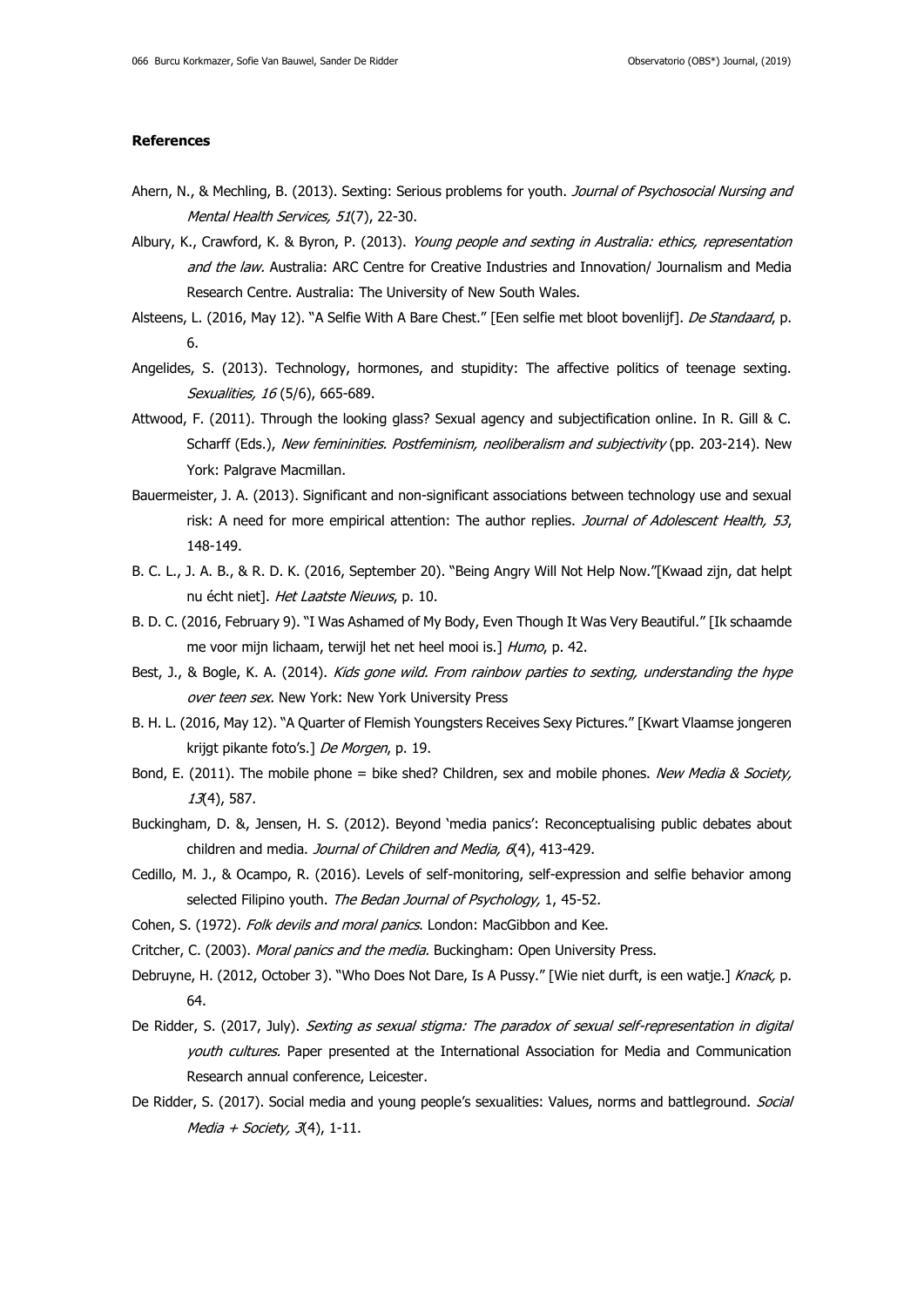- De Ridder, S., & Van Bauwel, S. (2013). Commenting on pictures: Teens negotiating gender and sexualities on social networking sites. Sexualities, 16(5/6), 565-586.
- De Vuyst, S., Vertoont, S. & Van Bauwel, S. 2016. "Sekse-ongelijkheid In Vlaams Nieuws. Een Kwantitatieve Inhoudsanalyse Naar De Aanwezigheid En Hoedanigheid Van Vrouwen En Mannen In Vlaamse Nieuwsverhalen." Tijdschrift Voor Communicatiewetenschap, 44 (3): 253-271.
- Depecker, K. (2016, December 6). "The Secret Life of Teenager Girls on Social Media: Cool Picture! Wanna Have Sex?" [Het geheime leven van tienermeisjes op sociale media: 'Coole foto! Zin in seks?'] Humo, p. 14.
- Dhaenens, F., & Van Bauwel, S. (2017). On conducting textual analysis in media and cultural studies. Unpublished paper, Ghent University, Department of Communication Sciences.
- Dobson, A. S. (2015). Postfeminist digital cultures. Femininity, social media, and self-representation. New York: Palgrave Macmillan.
- Dobson, A. S., Rasmussen, M. L. & Tyson, D. (2012). Submission to the Victorian law reform committee inquiry into sexting. Law Reform Committee, Parliament of Victoria, viewed, 12.
- Don't Send Nude Pictures of Yourself. [Stuur geen naaktfoto's van jezelf door.] (2015, September 12). De Standaard, p. 17. Retrieved from [http://destandaard.be.](http://destandaard.be/)
- Döring, N. (2014). Consensual sexting among adolescents: Risk prevention through abstinence education or safer sexting? Cyberpsychology: Journal of Psychological Research on Cyberspace, 8(1). Retrieved from: https://cyberpsychology.eu/article/view/4303/3352
- Draper, N. R. A. (2012). Is your teen at risk? Discourses of adolescent sexting in United States television news. Journal of Children and Media, 6(2), 221-236.
- Drotner, K. (1992). Modernity and media panics. In M. Skovmand & K. C. Schroder (Eds.), Media cultures: Reappraising transnational media (pp. 42-62). New York: Routledge.
- Etgar, S., & Amichai-Hamburger, Y. (2017). Not all selfies took alike: Distinct selfie motivations are related to different personality characteristics. Frontiers in Psychology, 8, 1-10.
- Explained: How to Protect Your Pictures of Hackers. [Uitgelegd: Hoe bescherm je je foto's tegen hackers.] (2014, September 3). Metro, p. 7. Retrieved from [http://metro.be.](http://metro.be/)
- Fontenot, H. B., & Fantasia, H. C. (2011). Issues and influences on sexual violence within the adolescent population. Journal of Obstetric, Gynecologic, & Neonatal Nursing, 40(2), 215-216.
- Francien, Show Us Your Boobs Again. [Francien, laat je tieten nog eens zien] (2016, February 4). Het Laatste Nieuws, p. 9. Retrieved from [http://hln.be.](http://hln.be/)
- Fürsich, E. (2009). In defense of textual analysis: Restoring a challenged method for journalism and media studies. Journalism Studies, 10(2), 238-252. https://doi.org/10.1080/14616700802374050
- Gabriel, F. (2014). Sexting, selfies and self-harm: Young people, social media and the performance of selfdevelopment. Media International Australia, 151(1), 104-112.
- Gilbert, J. (2007). Risking a relation: Sex education and adolescent development. Sex Education, 7(1), 47-61.
- Gill, R. (2007). Postfeminist media culture. Elements of a sensibility. European Journal of Cultural Studies,  $10(2)$ , 147-166.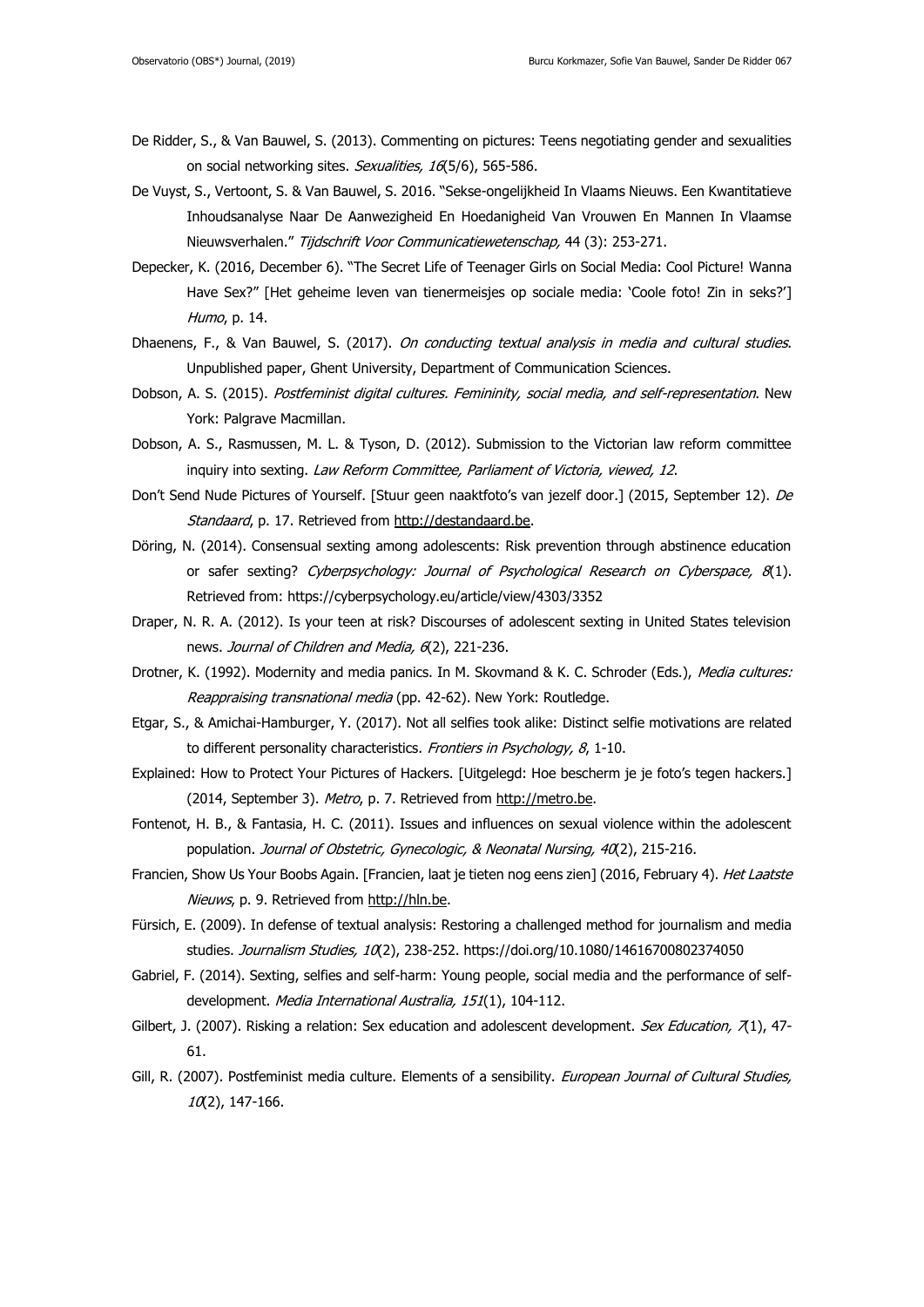- Goggin, G. (2010). Official and unofficial mobile media in Australia: youth, panics, innovation. In Donald, S., Anderson, T. D. & Spry, D. (Eds.), Youth, Society, and Mobile Media in Asia (pp. 120-134). London: Routledge.
- Hall, P. C., West, J. H., & McIntyre, E. (2011). Female self-sexualization in MySpace.com personal profile photographs. Sexuality & Culture, 16(1), 1-16.
- Hasinoff, A. A. (2016). How to have great sext: Consent advice in online sexting tips. Communication and Critical/Cultural Studies, 13(1), 58-74.
- Hasinoff, A. A. (2013). Sexting as media production: Rethinking social media and sexuality. New Media & Society, 15(4), 449-465.
- Hauttekeete, L. & De Bens, E. 2005. "De Tabloidisering Van Kranten: Mythe Of Feit? De Ontwikkeling Van Een Meetinstrument En Een Onderzoek Naar De Tabloidisering Van Vlaamse Kranten." Gent: Ghent University.
- Hua, L. (2012). Technology and sexual risky behavior in adolescents. Adolescent Psychiatry, 2(3), 221-228.
- Jewell, J., & Brown, C. (2013). Sexting, catcall, and butt slaps: How gender stereotypes and perceived group norms predict sexualized behavior. Sex Roles, 69(11/12), 594-604.
- Karaian, L. (2012). Lolita speaks: 'Sexting teenage girls and the law. Crime, Media, Culture, 8(1), 57-73.
- Klifman, M. (2015, September 12). "Child Focus: Do Not Send Nude Pictures Of Yourself." [Child focus: 'Stuur geen naaktfoto's van jezelf door.'] Het Nieuwsblad, p. 15.
- Krijnen, T., & Van Bauwel, S. (2015). Gender and media. Representing, producing, consuming. New York: Routledge.
- Lenhart, A. (2009). Teens and sexting. Pew Internet & American Life Project, 1, 1-26.
- Levine, D. (2013). Sexting: A terrifying health risk... or the new normal for young adults? Journal of Adolescent Health, 52(3), 257-258.
- Lim, S. S. (2013). On mobile communication and youth "deviance": Beyond moral, media and mobile panics. Mobile Media & Communication, 1(1), 96-101.
- Livingstone, S., Mascheroni, G., & Staksrud, E. (2015). Developing a framework for researching children's online risks and opportunities in Europe. London: EU Kids Online.
- McKee, A. (2003). Textual analysis: A beginner's guide. London: Saqe.
- Mediaraven & LINC (2016). Onderzoeksrapport Apestaartjaren 6. Ghent: Mediaraven.
- Naezer, M. (2017). From risky behavior to sexy adventures: Reconceptualising young people's online sexual activities. Culture, Health & Sexuality, 20(6), 1-15.
- Neyt, G. (2014, August 6). "Teenagers Don't Shower Naked Anymore Out of Fear for the Smartphone." [Tieners niet meer bloot onder douche uit vrees voor smartphone.] Het Nieuwsblad, p. 6.
- Osgerby, B. (2004). Youth media. London: Routledge.
- Pascoe, C. J. (2011). Resource and risk: Youth sexuality and new media use. Sexuality Research and Social Policy, 8(1), 5-17.
- Ringrose, J. (2011). Are you sexy, flirty, or a slut? Exploring 'sexualization' and how teen girls perform/negotiate digital sexual identity on social networking sites. In R. Gill & C. Scharff (Eds.), New femininities. Postfeminism, neoliberalism and subjectivity (pp. 99-116). New York: Palgrave Macmillan.